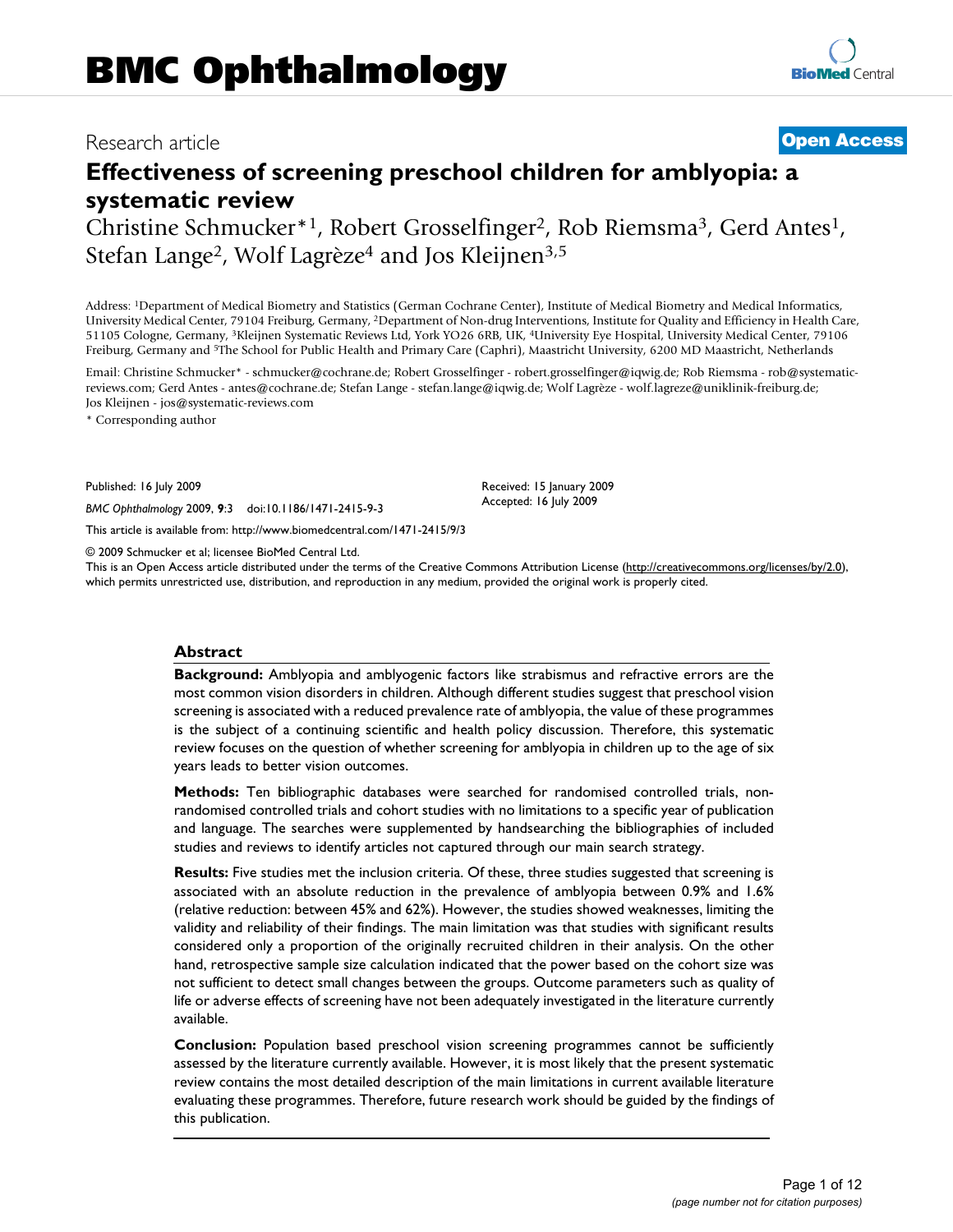# **Background**

Amblyopia is a reversible visual deficit that develops during the maturation of the visual system (which is usually considered to be up to seven years of age) and may affect one or both eyes [\[1-](#page-10-0)[3](#page-11-0)]. Risk factors associated with amblyopia are strabismus (a misalignment of the eyes) and uncorrected refractive errors, in particular anisometropia (unequal refractive errors between the two eyes) [[4](#page-11-1),[5](#page-11-2)]. Congenital cataract, congenital ptosis and corneal injury or dystrophy can also cause amblyopia but are less common [\[6\]](#page-11-3). In Western countries, the prevalence rate of amblyopia among preschool children ranges between 2% and 5%, depending on the threshold value of visual acuity at a particular age [[7](#page-11-4)[-10](#page-11-5)]. In a multicenter study, it was shown that anisometropia was the cause of amblyopia in nearly 40% of children aged from three to under seven years. Strabismus was seen in 38% and a combination of anisometropia and strabismus was the etiology in 24% of preschool children treated for amblyopia [[11](#page-11-6)].

Amblyopia is the leading cause of monocular vision loss in people aged between 20 and 70 years [[12\]](#page-11-7). The lifetime risk of bilateral visual impairment in people with amblyopia aged 55 years or over is nearly doubled by the presence of this visual deficit (18%) [\[13](#page-11-8)]. The projected risk of vision loss affecting the non-amblyopic eye in individuals in the UK was also investigated by Rahi et al 2002, but they reported a much lower lifetime risk of bilateral visual impairment (1.2%) [\[14](#page-11-9)]. Moreover, amblyopia may also harm school performance and later adult self-image [[15](#page-11-10),[16\]](#page-11-11).

Preschool screening programmes for amblyopia were developed in response to experimental data in animals which suggested that early treatment of conditions analogous to human amblyopia is more effective than treatment later in life [[17\]](#page-11-12). In some countries – for example in Sweden and Israel – these programmes have been well established [[18,](#page-11-13)[19\]](#page-11-14). However, countries like USA, Canada, Belgium and Switzerland have no standardised preschool vision screening programmes [[19\]](#page-11-14). Although different (cross-sectional) studies, in particular from Scandinavian countries [\[20](#page-11-15)] and a newly released study from Israel [\[18](#page-11-13)], suggest that preschool vision screening is associated with a reduced prevalence rate of amblyopia, the value of these programmes is subject of a continuing scientific and health policy discussion [\[21](#page-11-16)]. For example, a British review from the year 1997 has suggested that preschool vision screening should be discontinued, on the grounds that there is insufficient evidence to justify it [\[22](#page-11-17)]. In contrast, the U.S. Preventive Services Task Force (USP-STF) recommends screening to detect amblyopia, strabismus and defects in visual acuity in children between three and four years of age [\[23](#page-11-18)]. Others, however, have argued that additional research is needed to ascertain the utility of preschool vision screening programmes [\[24\]](#page-11-19).

In view of these discrepancies, we conducted an assessment according to criteria of the UK National Screening Committee [[25](#page-11-20)] to determine the effectiveness of a preschool vision screening programme.

# **Methods**

# *Systematic literature search*

We searched Medline (Ovid), Embase, CINAHL, PSYCHinfo, Cochrane Central (CDSR, DARE, NHS EED, HTA), PSYNDEXplus, Social SciSearch, GIN and Medion from inception until December 2007. The search strategy was based on combinations of medical subject headings (MeSH) and keywords and was not restricted to specific languages or years of publication. The search strategy used in Medline (Ovid) is presented in Table [1](#page-2-0). Search strategies for other databases were modified to meet the requirements of each database. However, the search algorithm was similar. Although not the focus of this review, the literature search also included terms associated with organic eye disorders, diagnostic measurements and treatment of amblyopia. The results of these searches will be presented in separate systematic reviews. The searches were supplemented by handsearching the bibliographies of included studies and reviews. Additionally, enquiries were sent to manufactures of screening instruments.

# *Study selection*

Titles and abstracts were reviewed using specific inclusion criteria (see below). Full papers of appropriate studies were obtained for detailed evaluation. Authors of studies were contacted if data were unclear or appeared incomplete.

All stages of study selection, data extraction and quality assessment were done independently by two reviewers (CS, RR, SL, RG or JK). Any disagreement during the selection, extraction, and assessment process were resolved by discussion and consensus.

# *Inclusion criteria*

Included were studies that focused on unselected children from the general population up to the age of six years. Studies which included children with specific diseases (such as diabetes, dyslexia, deafness or congenital diseases) and organic eye defects (such as congenital glaucoma, cataract, retinoblastoma) were excluded. Table [2](#page-5-0) shows detailed inclusion criteria.

# *Data extraction and quality assessment*

For the evaluation of the included studies a modified quality evaluation tool of the Center for Reviews and Dis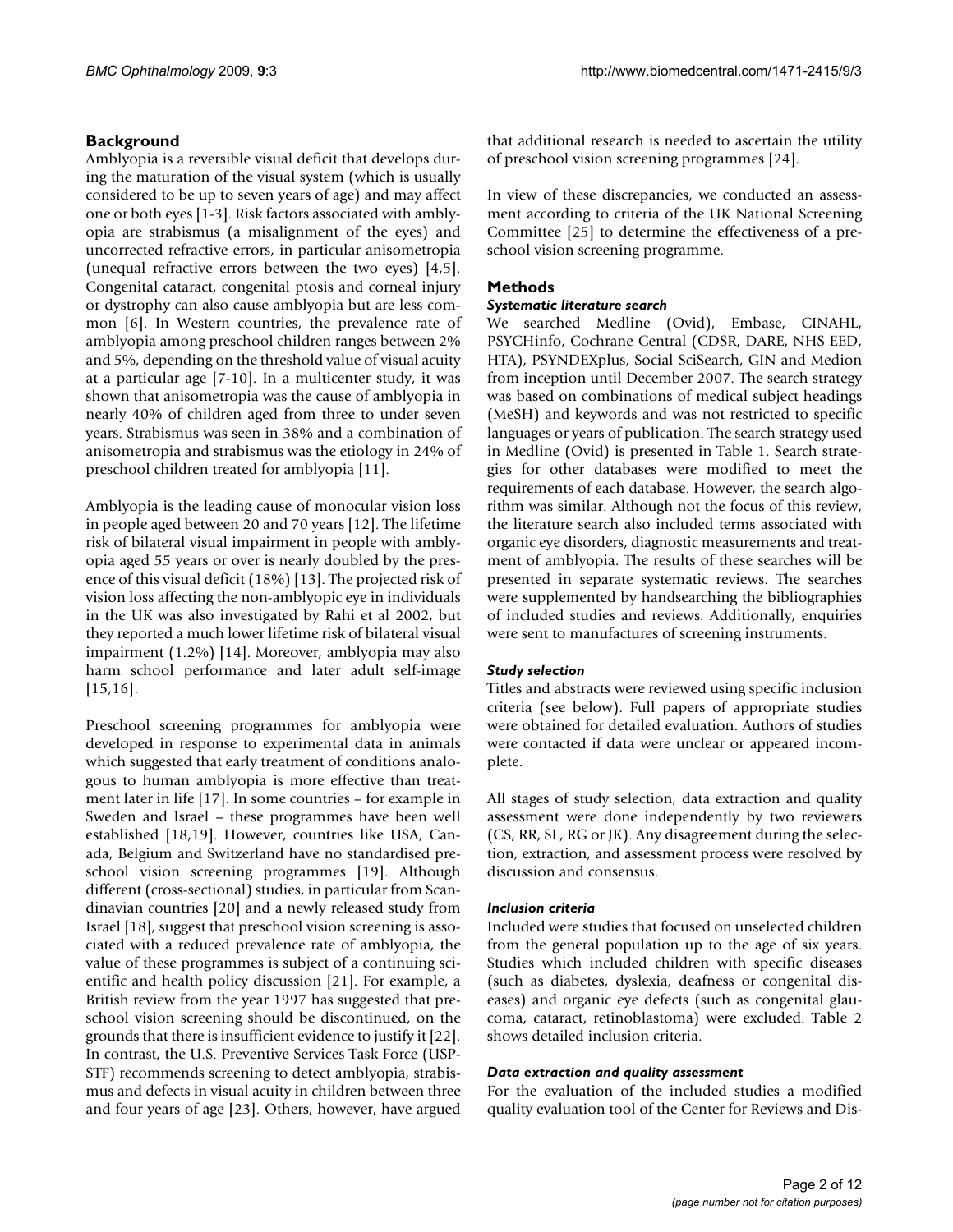<span id="page-2-0"></span>**Table 1: Search strategy in Medline (Ovid)**

|                 | Search term                                                                                                                                                               | <b>Hits</b> |
|-----------------|---------------------------------------------------------------------------------------------------------------------------------------------------------------------------|-------------|
| л.              | exp CHILD/                                                                                                                                                                | 1129108     |
| $\overline{2}$  | exp INFANT/                                                                                                                                                               | 692510      |
| 3               | (baby or babies or newborn or neonat\$).mp.                                                                                                                               | 536032      |
| 4               | exp schools/                                                                                                                                                              | 49523       |
| 5               | exp CHILD-HEALTH-SERVICES/                                                                                                                                                | 14438       |
| 6               | exp CHILD-DAY-CARE-CENTERS/                                                                                                                                               | 3371        |
| 7               | (CHILD\$ or ADOLESC\$ or JUVENILE\$ or MINOR\$ or SCHOOL\$ or KINDER-GARTEN\$ or PRE?SCHOOL\$ or NURSER\$).ti.                                                            | 529317      |
| 8               | (CHILD\$ or ADOLESC\$ or JUVENILE\$ or MINOR\$ or SCHOOL\$ or KINDER-GARTEN\$ or PRE?SCHOOL\$ or NURSER\$).ab.                                                            | 640000      |
| 9               | I or 2 or 3 or 4 or 5 or 6 or 7 or 8                                                                                                                                      | 2031820     |
| $\overline{10}$ | exp strabismus/                                                                                                                                                           | 9863        |
| $\mathbf{H}$    | exp amblyopia/                                                                                                                                                            | 4081        |
| 12              | exp REFRACTIVE-ERRORS/                                                                                                                                                    | 17635       |
| $\overline{13}$ | ((EYE\$ or SIGHT\$ or VI-SION\$ or VISUAL\$) adj4 (PROBLEM\$ or DEFECT\$ or IMPAIR\$ or DEFICI\$ or REDUC\$)).mp. [mp = ti, ot, ab, nm, hw]                               | 24836       |
| 14              | (LAZY adj EYE\$).mp. [mp = ti, ot, ab, nm, hw]                                                                                                                            | 4           |
| 15              | (AMBLYOPI\$ or SQUINT\$ or STRABISM\$ or ANISO-METROPI\$ or MYOPI\$ or HYPERMETROPI\$ or ASTIGMATI\$ or AM-METROPI\$ or<br>$HYPER-OPI$$ ).mp. $[mp = ti, ot, ab, nm, hw]$ | 32219       |
| 16              | cataract\$.mp.                                                                                                                                                            | 40130       |
| 17              | microtropia.mp.                                                                                                                                                           | 75          |
| 18              | glaucoma.mp.                                                                                                                                                              | 36328       |
| 19              | retinoblastoma.mp.                                                                                                                                                        | 14353       |
| 20              | ((heredit\$ or retinal or macular) and dystroph\$).mp.                                                                                                                    | 5741        |
| 21              | $refract$ \$.mp. $[mp = ti, ot, ab, nm, hw]$                                                                                                                              | 77398       |
| 22              | exp vision, low/                                                                                                                                                          | 936         |
| 23              | (SPECTACLES or GLASSES).mp.                                                                                                                                               | 4495        |
| 24              | exp Cataract/                                                                                                                                                             | 16513       |
| 25              | 10 or 11 or 12 or 13 or 14 or 15 or 16 or 17 or 18 or 19 or 20 or 21 or 22 or 23 or 24                                                                                    | 208688      |
| 26              | (test or tests or testing).mp.                                                                                                                                            | 1383219     |
| 27              | examination\$.mp.                                                                                                                                                         | 424043      |
| 28              | ophthalmoscop\$.mp.                                                                                                                                                       | 9356        |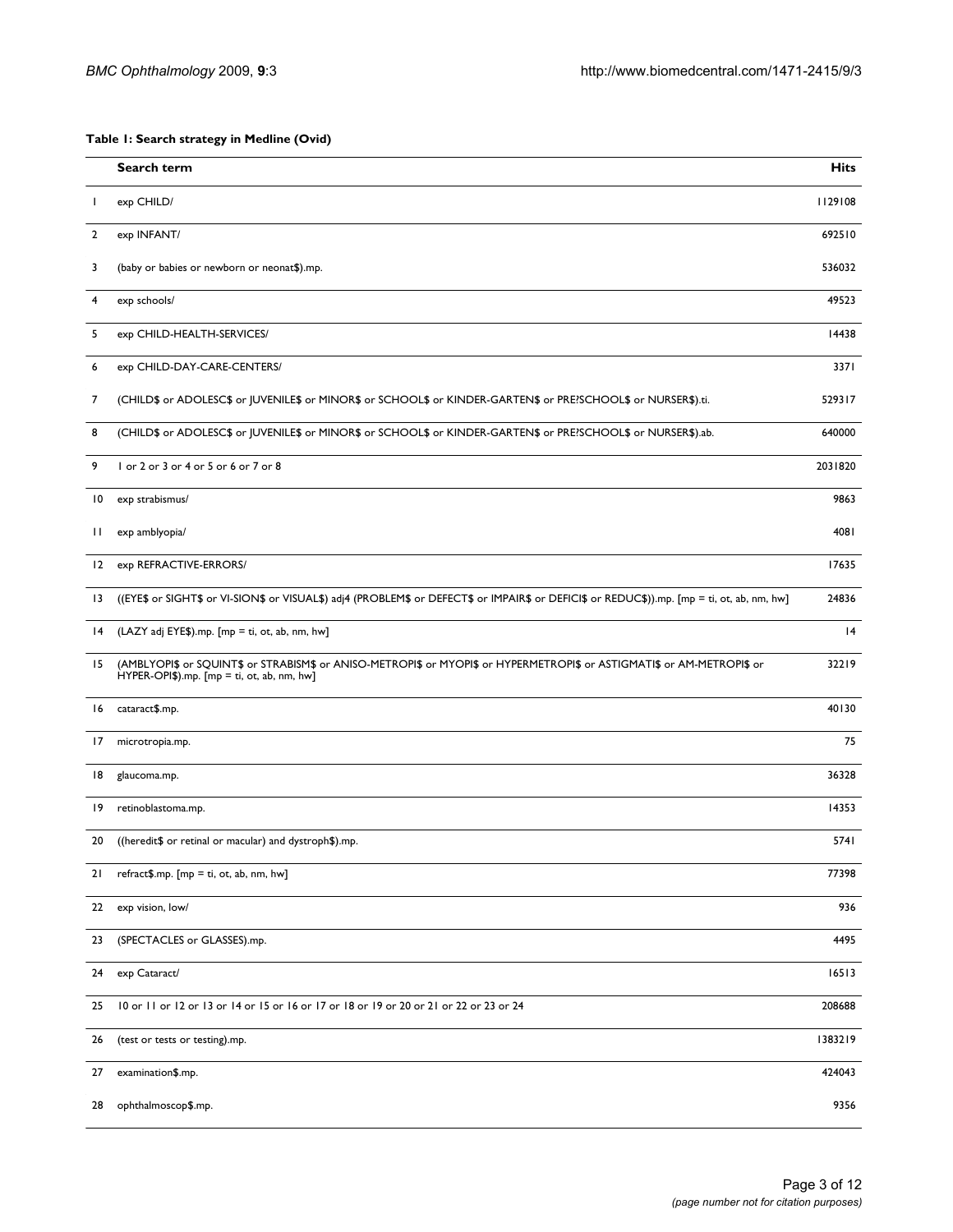# **Table 1: Search strategy in Medline (Ovid)** *(Continued)*

| 29 | photoscreen\$.mp.                                                                                                               | 95      |
|----|---------------------------------------------------------------------------------------------------------------------------------|---------|
| 30 | (acuity or red reflex).mp.                                                                                                      | 46057   |
| 31 | exp Vision Tests/or exp Visual Acuity/                                                                                          | 52117   |
| 32 | exp Ophthalmoscopy/                                                                                                             | 5116    |
| 33 | (vision or visual).mp.                                                                                                          | 246181  |
| 34 | (test\$ or screen\$).mp.                                                                                                        | 2011737 |
| 35 | 33 and 34                                                                                                                       | 58712   |
| 36 | (Hirschberg or Bruckner or motil\$ or funduscop\$ or cyclopleg\$ or skiascop\$).mp. [mp = ti, ot, ab, nm, hw]                   | 67108   |
| 37 | (Auto?refract\$ or random?dot or stereoacuity or Snellen or Sheridan-Gardiner).mp. [mp = ti, ot, ab, nm, hw]                    | 2475    |
| 38 | (Cover?uncover or Alternate cover or Corneal reflex or PhotoScreener or Visiscreen).mp. [mp = ti, ot, ab, nm, hw]               | 330     |
| 39 | (Retinomax or Suresight).mp. [mp = ti, ot, ab, nm, hw]                                                                          | 39      |
| 40 | 26 or 27 or 28 or 29 or 30 or 31 or 32 or 35 or 36 or 37 or 38 or 39                                                            | 1844319 |
| 41 | exp "Sensitivity and Specificity                                                                                                | 211681  |
| 42 | exp Diagnosis/                                                                                                                  | 3862053 |
| 43 | diagnos\$.mp.                                                                                                                   | 1268941 |
| 44 | sensitiv\$.mp.                                                                                                                  | 743123  |
| 45 | predict\$.mp.                                                                                                                   | 485857  |
| 46 | accura\$.mp.                                                                                                                    | 238100  |
| 47 | 41 or 42 or 43 or 44 or 45 or 46                                                                                                | 5133424 |
| 48 | 9 and 25 and 40 and 47                                                                                                          | 9851    |
| 49 | exp Contact Lenses/                                                                                                             | 8117    |
| 50 | exp Eyeglasses/                                                                                                                 | 4478    |
| 51 | (refractive adj correct\$).ti.                                                                                                  | 29      |
| 52 | (refractive adj correct\$).ab.                                                                                                  | 316     |
| 53 | ((optic\$ or vision\$ or visual\$ or filter\$ or lens\$ or glass\$ or spectacle\$) adj3 (occlusion or penali\$ or patch\$)).ti. | 129     |
| 54 | ((optic\$ or vision\$ or visual\$ or filter\$ or lens\$ or glass\$ or spectacle\$) adj3 (occlusion or penali\$ or patch\$)).ab. | 671     |
| 55 | 49 or 50 or 51 or 52 or 53 or 54                                                                                                | 12865   |
| 56 | exp clinical trials/                                                                                                            | 190907  |
| 57 | exp research design/                                                                                                            | 212573  |
| 58 | comparative study/or placebos.mp.                                                                                               | 1341575 |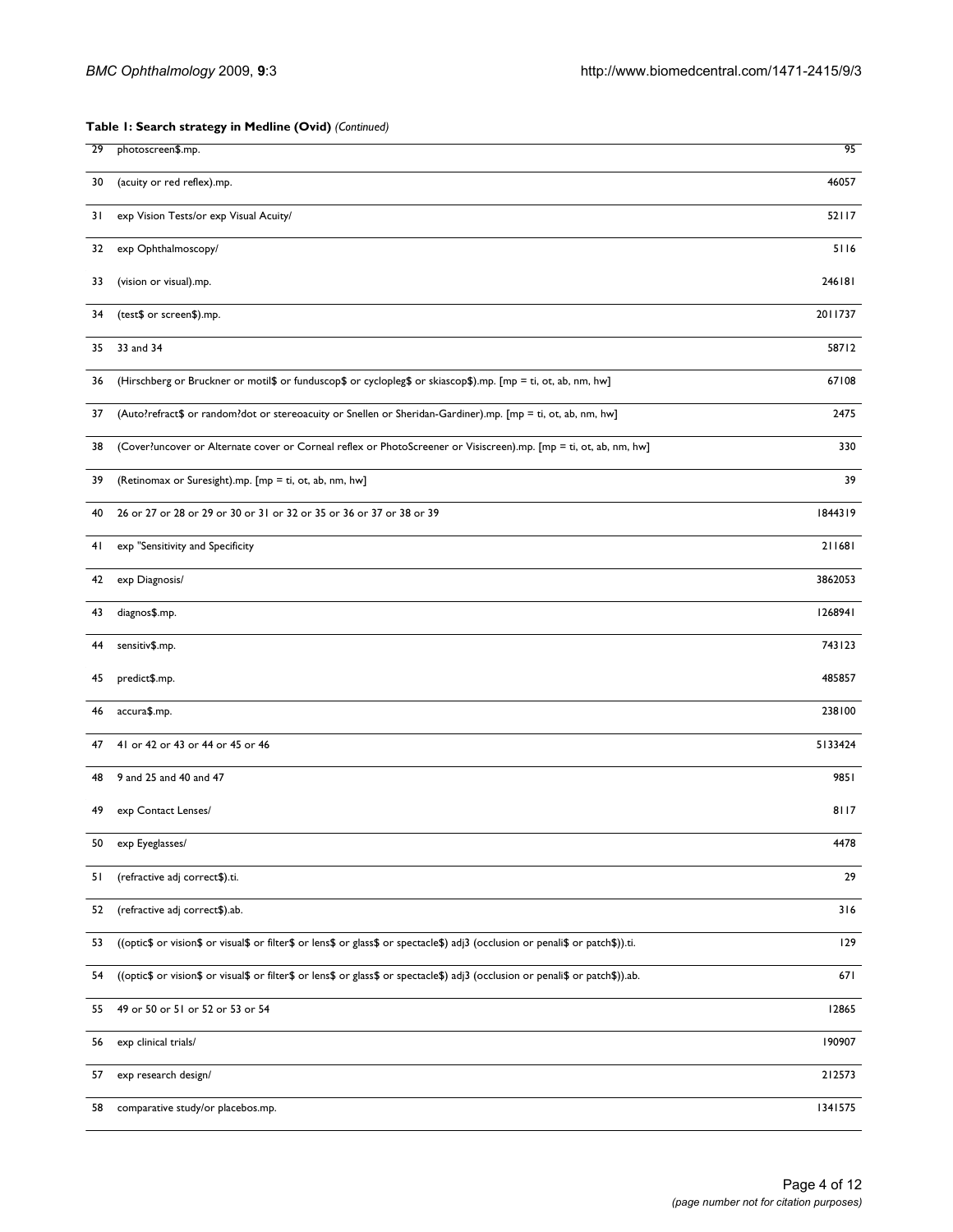# **Table 1: Search strategy in Medline (Ovid)** *(Continued)*

| 59 | exp treatment outcome/                                                                                         | 283315       |
|----|----------------------------------------------------------------------------------------------------------------|--------------|
| 60 | double-blind method/or single-blind method/                                                                    | 98869        |
| 61 | ((single or double or triple) adj blind\$3).ti.                                                                | 20568        |
| 62 | ((single or double or triple) adj blind\$3).ab.                                                                | 78020        |
| 63 | random\$.ti.                                                                                                   | 56160        |
| 64 | random\$.ab.                                                                                                   | 364411       |
| 65 | controlled clinical trial.pt.                                                                                  | 73779        |
| 66 | clinical trial.pt.                                                                                             | 450604       |
| 67 | (clinical adj trial\$1).ti.                                                                                    | 25698        |
| 68 | (clinical adj trial\$1).ab.                                                                                    | 90789        |
| 69 | (control\$3 adj trial\$1).ti.                                                                                  | 15725        |
| 70 | (control\$3 adj trial\$1).ab.                                                                                  | 38465        |
| 71 | randomized controlled trial.pt.                                                                                | 228874       |
| 72 | exp RANDOM ALLOCATION/                                                                                         | 57826        |
| 73 | exp PROSPECTIVE STUDIES/                                                                                       | 213531       |
| 74 | exp Follow-Up Studies/                                                                                         | 332322       |
| 75 | 56 or 57 or 58 or 59 or 60 or 61 or 62 or 63 or 64 or 65 or 66 or 67 or 68 or 69 or 70 or 71 or 72 or 73 or 74 | 2474586      |
| 76 | 9 and 25 and 55 and 75                                                                                         | 633          |
| 77 | 9 and 25 and 55                                                                                                | 1765         |
| 78 | screen\$.mp.                                                                                                   | 287728       |
| 79 | exp Neonatal Screening/                                                                                        | 3723         |
| 80 | exp VISION TESTS/                                                                                              | 19699        |
| 81 | exp MASS SCREENING/                                                                                            | 77069        |
| 82 | 78 or 79 or 80 or 81                                                                                           | 309225       |
| 83 | 9 and 25 and 82                                                                                                | 4644         |
| 84 | 48 or 76 or 83                                                                                                 | 10737        |
| 85 | 48 or 77 or 83                                                                                                 | 11540        |
| 86 | (animals not human).sh.                                                                                        | 4025575      |
| 87 | 85 not 86                                                                                                      | <b>III40</b> |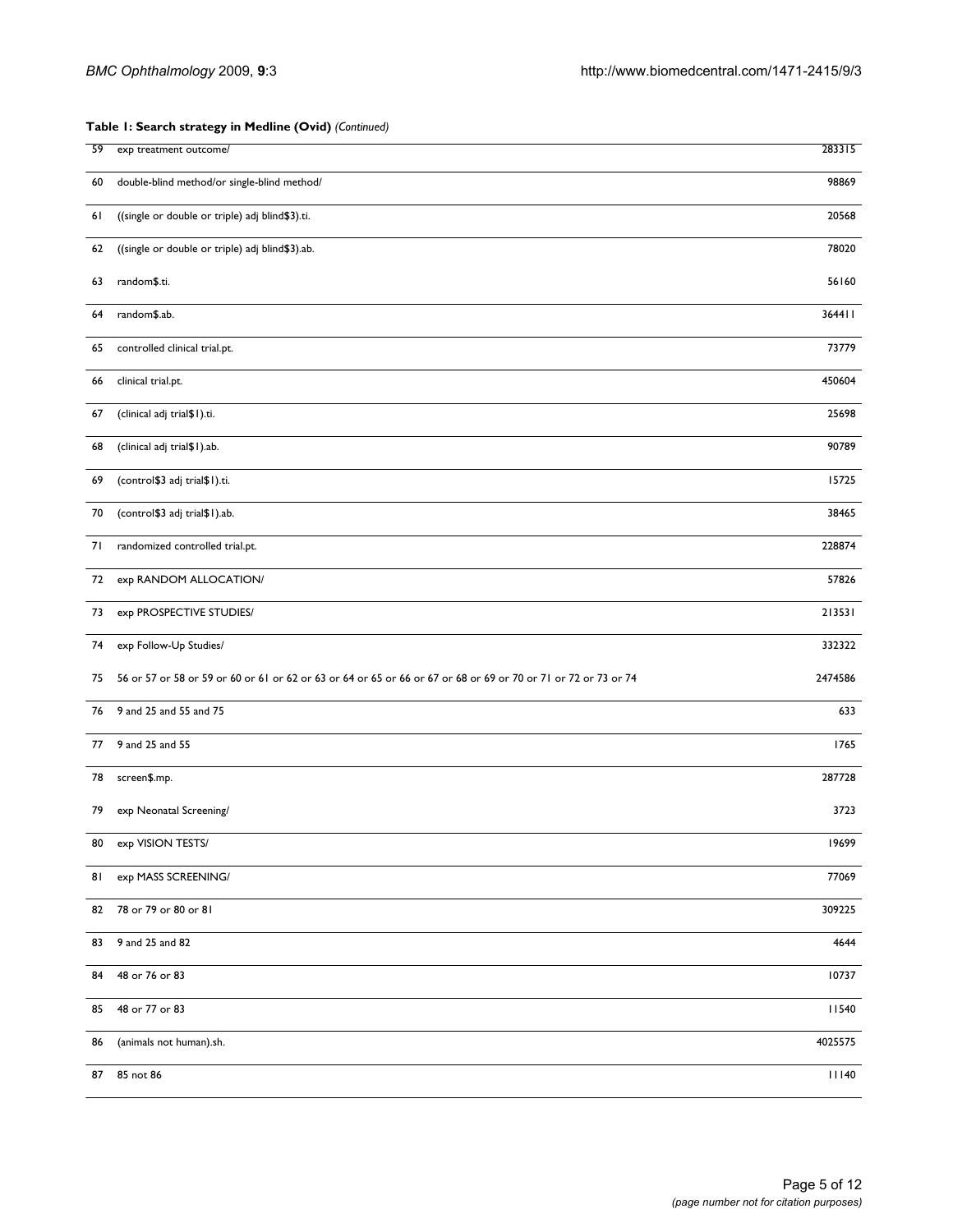| <b>Population</b>           | Children from the general population up to the age of six years                                                                                                                                                                      |  |  |
|-----------------------------|--------------------------------------------------------------------------------------------------------------------------------------------------------------------------------------------------------------------------------------|--|--|
| Intervention                | Comparison of screening versus no screening<br>or Comparison of different screening strategies                                                                                                                                       |  |  |
| Type of study               | Randomised controlled trials<br>Non-randomised intervention studies<br>Controlled cohort studies                                                                                                                                     |  |  |
| <b>Outcome measurements</b> | Prevalence rate of amblyopia measured by visual acuity<br>Quality of life (e.g., psychosocial or emotional impairment, labelling, social isolation)<br>Cognitive and educational development<br>Adverse effects related to screening |  |  |

### <span id="page-5-0"></span>**Table 2: Inclusion criteria**

semination (CRD) was used [[26](#page-11-21)]. Information on the number and age of participants, intervention, sample size planning, blinding of outcome assessor, group comparability, confounding factors, transparency of patient flow, definition of amblyopia and statistical significance of the results was abstracted.

# *Statistical analysis*

Based on the limitations of the included studies, no metaanalysis or sensitivity-analysis could be performed. Therefore, the results of this review are presented in a narrative way.

# **Results**

# *Results of search and selection process*

After removing duplicate references the searches identified 25,944 citations (including potential relevant treatment and diagnostic studies and studies evaluating organic eye diseases). For the question of this review, 24 full text publications (21 studies) evaluating different screening strategies were retrieved for further assessment. Of these, 16 publications (16 studies) were excluded after reading the full paper. Reasons for exclusion and full reference details are given (see Appendix 1).

# *Description of included studies*

Five studies (eight publications [[27-](#page-11-22)[34\]](#page-11-23)) met the a priori defined inclusion criteria. Table [3](#page-6-0) shows characteristics and outcome measures of the included studies. The methodological quality of the studies, the prevalence rate of amblyopia and the significance of the results are summarized in Table [4](#page-7-0) and [5](#page-8-0), respectively.

Two cohort studies [[27,](#page-11-22)[28](#page-11-24)] and one pseudo-randomised controlled clinical trial [\[31](#page-11-25),[32](#page-11-26)] suggested that screening is significantly associated with an absolute reduction in the prevalence rate of amblyopia between 0.9% and 1.6% (relative reduction: between 45% and 62%). Furthermore, in the retrospective cohort study of Eibschitz-Tsimhoni et al 2000 [[27\]](#page-11-22) (the only study which compared screening versus no screening without implementing a

current screening programme) it was observed that the frequency of severe amblyopia (visual acuity  $\leq 5/15$ ) was reduced by a factor 17 in the screening group ( $p < 0.001$ ). Williams 2002 [\[31](#page-11-25),[32\]](#page-11-26) and 2003 [[28\]](#page-11-24) also reported that mean visual acuity in the worse eye was better for children who had been treated for amblyopia in the intervention group than for similar children in the control group (0.15 versus 0.26 LogMAR p < 0.001; 0.14 versus 0.20 LogMAR  $p = 0.002$ , respectively).

However, the reliability of these findings is limited by methodological weaknesses of the studies. For example, Eibschitz-Tsimhoni et al 2000 [\[27](#page-11-22)] excluded approximately 20% and Williams 2002 [\[31](#page-11-25),[32\]](#page-11-26) approximately 45% of the originally recruited children in their analysis without giving any reasons for exclusion. Williams 2003 [[28](#page-11-24)] only presented children who took part at the final assessment at the age of 7.5 years in their publication. Furthermore, they showed by an "Intention-to-Screen" analysis that the improved outcome for individuals with amblyopia diminished when considering all children offered screening rather than only those who received it. The retrospective cohort study from Bray et al 1996 [[33\]](#page-11-27) also found a lack of effects on the prevalence rate of amblyopia at the age of seven years using an "Intentionto-Screen" approach. Despite the fact that orthoptic screening detected more cases of amblyopia associated with microtropia and anisometropia than screening by a health visitor or GP.

The only randomised controlled clinical trial [[34](#page-11-23)] did not find a difference in the prevalence rate of amblyopia between the groups. This study – the only one of the five included studies – also reported a prevalence rate for strabismus at the age of 6.5 years. However, the outcomes were similar in both groups (3.3% [intervention group] versus 3.8% [control group],  $p = 0.460$ , Chi<sup>2</sup>-Test, own calculation).

No study conducted prospective sample size planning. Bray et al 1996 [\[33\]](#page-11-27) and Williams 2002 [\[31](#page-11-25),[32\]](#page-11-26), however,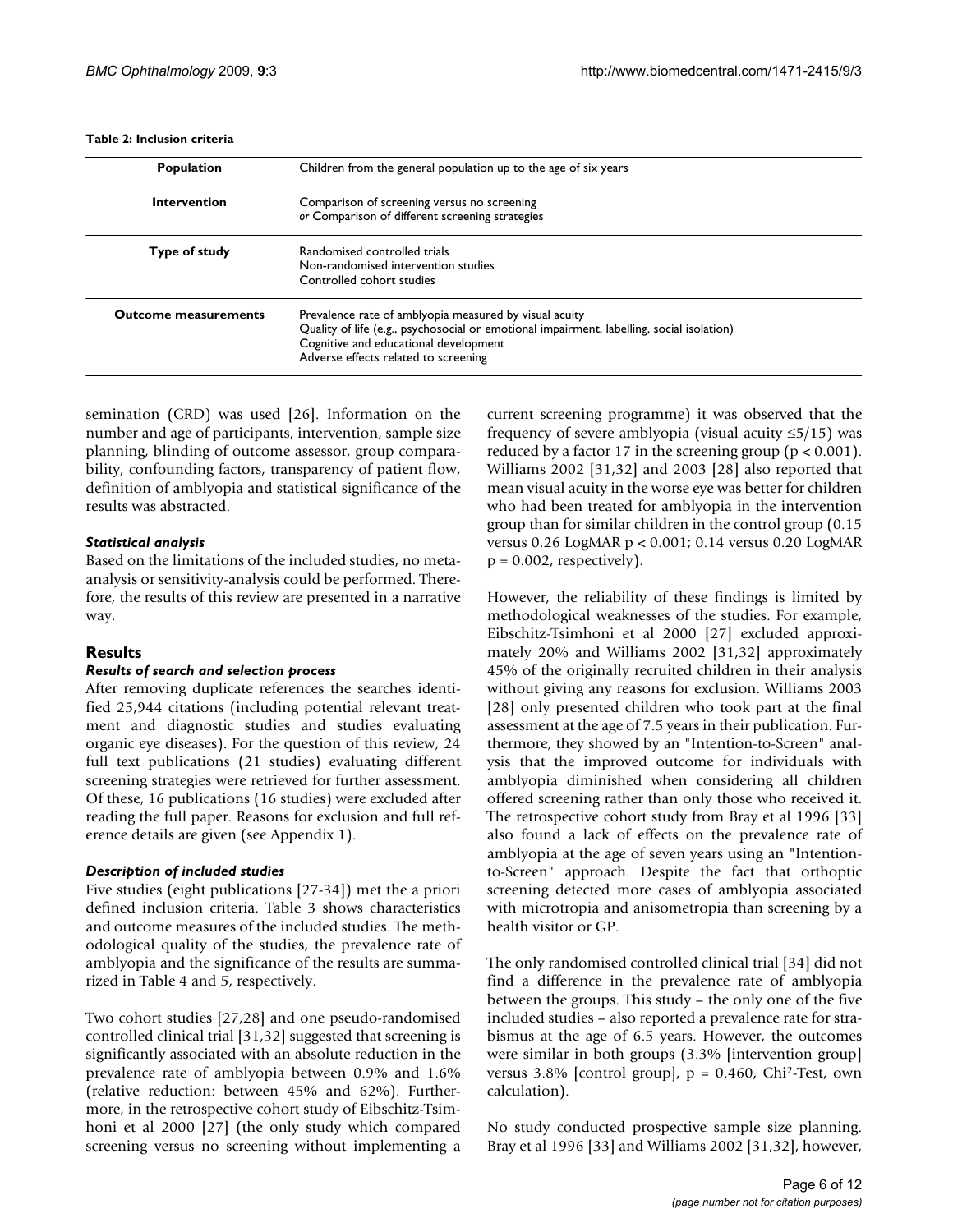| Reference                                 | <b>Study Type</b>                       | Intervention, number<br>(N) of recruited children<br>and age at screening | <b>Number of screened</b><br>children<br>(% coverage) | <b>Outcome</b>                                                                                                  |
|-------------------------------------------|-----------------------------------------|---------------------------------------------------------------------------|-------------------------------------------------------|-----------------------------------------------------------------------------------------------------------------|
|                                           |                                         |                                                                           |                                                       |                                                                                                                 |
|                                           |                                         | Orthoptic screening                                                       | 916 (58)                                              |                                                                                                                 |
|                                           |                                         | $(N = 1582, age: 2.5-3 years)$<br>vs                                      |                                                       |                                                                                                                 |
| Bray 199633                               | Retrospective cohort study              | Health visitor screening                                                  | 1665 (80)                                             | Prevalence of amblyopia at<br>the age of 7 years                                                                |
|                                           |                                         | $(N = 2081, age: 2.5-3 years)$<br>vs                                      |                                                       |                                                                                                                 |
|                                           |                                         | GP screening                                                              | 1378(81)                                              |                                                                                                                 |
|                                           |                                         | $(N = 1701, age: 2.5-3 years)$                                            |                                                       |                                                                                                                 |
|                                           |                                         | Screening<br>$(N = 988, age: 1-2.5 years)$                                | 808 (82)                                              |                                                                                                                 |
| Eibschitz-Tsimhoni<br>200027<br>(Israel)  | Retrospective cohort study              | vs                                                                        |                                                       | Prevalence of amblyopia and<br>visual acuity in the worse<br>seeing eye at the age of 8<br>years                |
|                                           |                                         | No screening<br>$(N = 782)$                                               |                                                       |                                                                                                                 |
|                                           |                                         | Preschool screening<br>$(N = 1347, age 3 years)$                          | 1132(82)                                              |                                                                                                                 |
|                                           |                                         | vs                                                                        |                                                       |                                                                                                                 |
| Rasmussen 200034<br>(Sweden)              | Randomised controlled<br>clinical trial | No preschool screening<br>$(N = 2146)$                                    | 2097 (98)§                                            | Prevalence of amblyopia and<br>strabismus at the age of 6.5<br>years                                            |
|                                           |                                         | Both groups:<br>Current screening programme<br>(age: 4 years)             |                                                       |                                                                                                                 |
|                                           |                                         | Intensive screening                                                       | 1408 (69)                                             |                                                                                                                 |
|                                           |                                         | $(N = 2029, age)$<br>8, 12, 18, 25, 31, 37 mos)                           |                                                       |                                                                                                                 |
| <b>Williams 200231,32</b>                 | Pseudo-randomised*                      | vs<br>Less intensive screening                                            | 939 (64)                                              | Prevalence of amblyopia and                                                                                     |
| (UK)                                      | controlled clinical trial               | $(N = 1461, age 37$ mos)                                                  |                                                       | visual acuity <sup>†</sup> in the worse<br>seeing eye at the age of 7.5<br>years                                |
|                                           |                                         | Both groups:<br>Current screening programme<br>(age: 48-60 mos)           |                                                       |                                                                                                                 |
|                                           |                                         | Preschool screening                                                       | 1019(67)                                              |                                                                                                                 |
|                                           |                                         | $(N = 1516^{\ddagger}, \text{age } 37 \text{ mos})$<br>vs                 |                                                       |                                                                                                                 |
| Williams 2003 <sup>28,29,30</sup><br>(UK) | Prospective cohort study                | No preschool screening<br>$(N = 5062^{\ddagger})$                         | 5062                                                  | Prevalence of amblyopia and<br>visual acuity <sup>†</sup> in the worse<br>seeing eye at the age of 7.5<br>years |
|                                           |                                         | Both groups:<br>Current screening programme<br>(age: 48–60 mos)           |                                                       | Psychosocial impairments                                                                                        |

### <span id="page-6-0"></span>**Table 3: Characteristics and outcome measures of the included studies**

\* Pseudorandomisation: last digit in day of mother's date of birth was used to assign children to the intervention group. † Visual acuity of children treated with occlusion.

‡ Only children who took part at the final assessment (at the age of 7.5 years) were presented in the publication. §Refers to the number of children who took part in the current screening programme.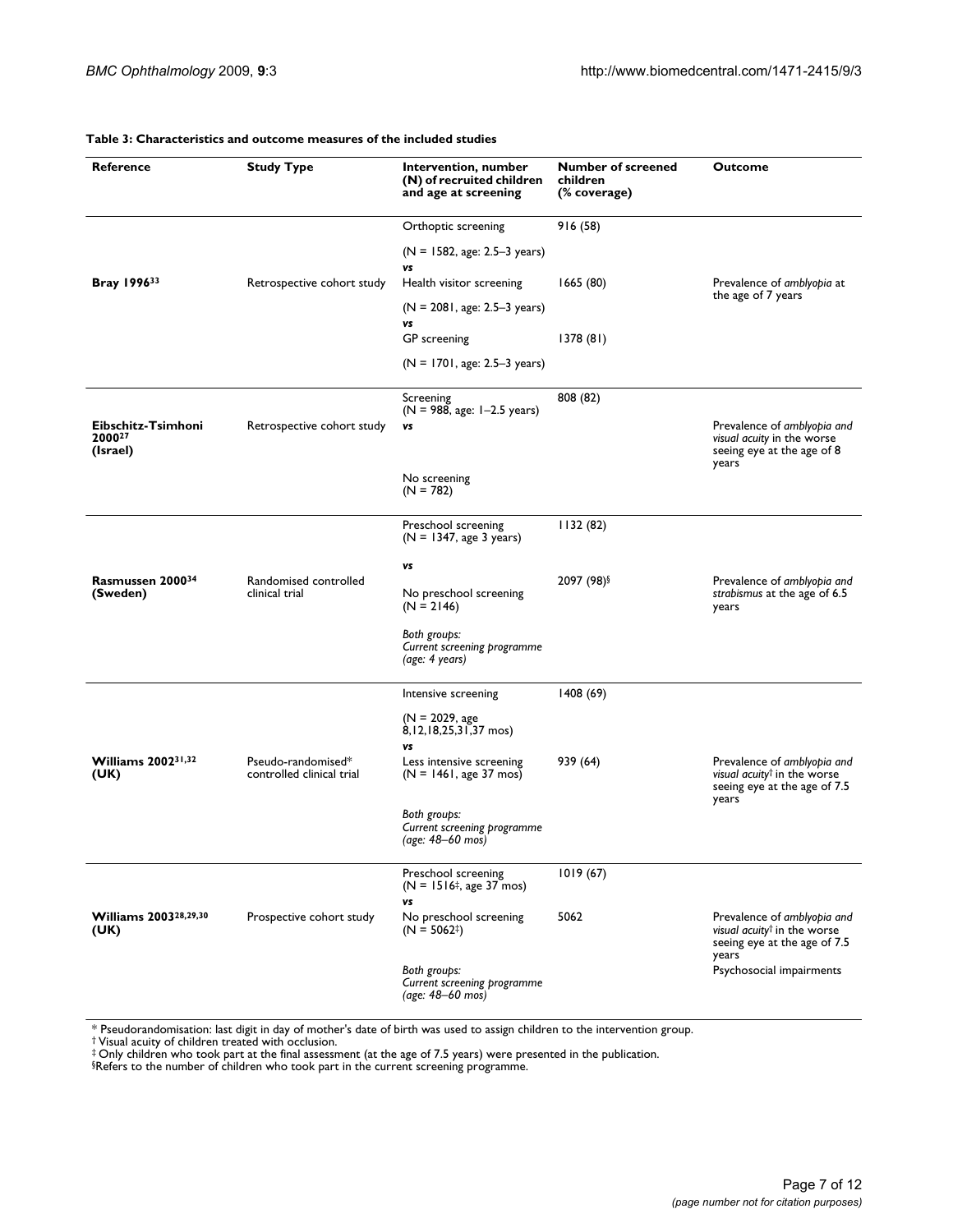showed by retrospective power calculation that the groups had too little power to demonstrate effects [[33](#page-11-27)] or that only moderate effects could be detected [[31,](#page-11-25)[32\]](#page-11-26).

The comparability of groups was not given in the cohort study from Williams 2003 [\[28](#page-11-24)]. But results were almost identical after adjustment for confounding factors. In the remaining two studies without randomisation [\[33](#page-11-27)[,27](#page-11-22)], it was not specified whether factors which could be associated with the main outcome were equally distributed between the groups.

One study [[28](#page-11-24)] evaluated in two additional publications [[29](#page-11-28),[30\]](#page-11-29) the psychological impact (bullying) which patching treatment or wearing glasses might have on children. However, data were not interpretable because of an unclear selection process. Therefore, the relevant question, if such an association depends on the screening model could not be answered. None of the included studies reported data on other patient-relevant outcome parameters.

# **Discussion**

# *Principal findings*

Our systematic review identified a lack of rigorous controlled studies examining the effectiveness of a preschool vision screening programme. One of the main limitations of the included studies was that positive effects disappeared when all recruited children were included in the final analysis and not only the sample undergoing screening [\[28\]](#page-11-24). This finding confirms that coverage, like compliance with follow-up [[35,](#page-11-30)[36](#page-11-31)], is an important mediator of the effectiveness of a screening programme. For example, in a retrospective cohort study, amblyopia has been found to be as prevalent in screening defaulters as in attenders, indicating that the efficacy of amblyopia detection – and

<span id="page-7-0"></span>

| <b>Reference</b>                | <b>Prospective sample</b><br>size planning | <b>Blinding of</b><br>outcome assessor | <b>Comparability of</b><br>groups | <b>Consideration of</b><br>confounding<br>factors | <b>Transparency of</b><br>patient flow                                                                                                               |
|---------------------------------|--------------------------------------------|----------------------------------------|-----------------------------------|---------------------------------------------------|------------------------------------------------------------------------------------------------------------------------------------------------------|
| <b>Bray</b><br>199633           | No <sup>*</sup>                            | Not specified                          | Not specified                     | Not specified                                     | Yesll                                                                                                                                                |
| Eibschitz-Tsimhoni No<br>200027 |                                            | Not specified                          | Not specified#                    | Not specified                                     | No<br>82% of the originally<br>recruited children<br>were included in the<br>analysis**                                                              |
| <b>Rasmussen</b><br>200034      | No                                         | No                                     | Not specified                     | No                                                | Yesll                                                                                                                                                |
| <b>Williams</b><br>200231,32    | Not                                        | Yes                                    | Yes                               | Yes                                               | No<br>about 55% of the<br>originally recruited<br>children (equally<br>distributed in both<br>groups) were included<br>in the analysis <sup>††</sup> |
| <b>Williams</b><br>200328,29,30 | No <sup>*</sup>                            | Yes                                    | No‡                               | Yes                                               | No<br>only children who took<br>part at the final<br>assessment were<br>presented and analysed<br>(62% of the originally<br>recruited children)      |

<sup>\*</sup> Retrospective power-analysis.

‡ Parents of screened children were older, higher educated and smoked less during pregnancy; however, results were almost identical after adjustment for confounding factors.

|| No children were excluded from the analysis.

\*\* Unclear, if only children who attended the final assessment were analysed.

<sup>†</sup> Retrospective power-analysis for the outcome measure: visual acuity; prospective power-analysis for a not relevant endpoint.

<sup>§</sup> For example: duration of breastfeeding, mother's educational level, 1st degree relative with squint, sex.

<sup>#</sup> It was only noted that the two communities were similar in terms of race, social status, health care facilities, education, nutrition and climate.

<sup>††</sup> Only children who attended the final assessment were analysed.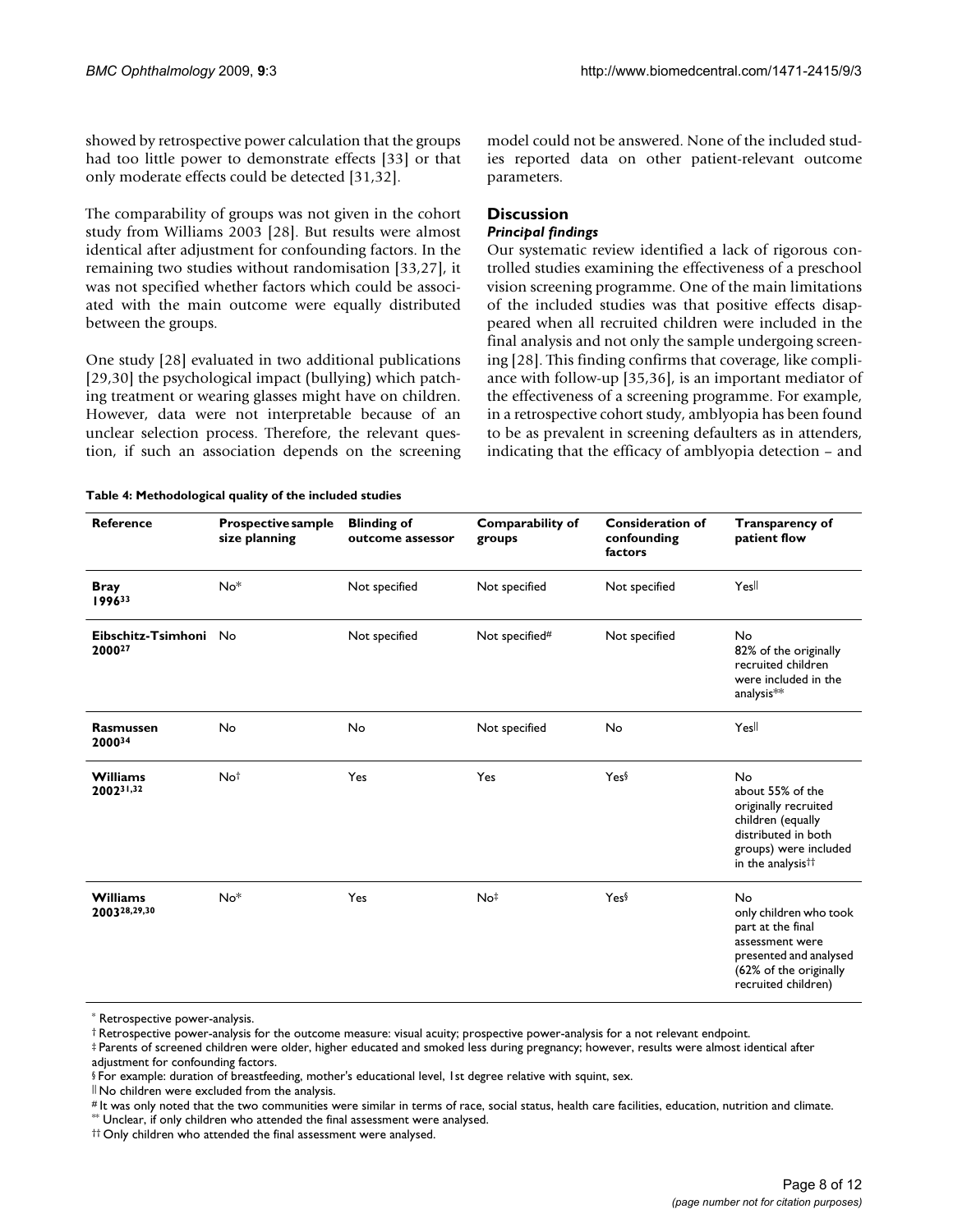| <b>Reference</b>      | Definition of amblyopia<br>(Snellen acuity) | Prevalence*<br>(Intervention group) | Prevalence* (Control group) | P-value                   |
|-----------------------|---------------------------------------------|-------------------------------------|-----------------------------|---------------------------|
|                       |                                             | Orthoptist                          | <b>Health Visitor</b>       |                           |
|                       | VA < 6/9                                    | $1.1\% (0.7 - 1.8\%)$               | $1.0\%$ (0.6-1.5%)          | Not reported              |
| <b>Bray</b><br>199633 |                                             |                                     | GP                          |                           |
|                       |                                             |                                     | $1.2\%$ (0.8-1.9%)          | Not reported              |
| Eibschitz-            |                                             | Screening                           | No screening                |                           |
| <b>Tsimhoni</b>       | VA < 5/10                                   | 1.0%                                | 2.6%                        | < 0.01                    |
| 200027                | VA < 5/15                                   | 0.1%                                | 1.7%                        | < 0.001                   |
| <b>Rasmussen</b>      |                                             | Preschool screening                 | No preschool screening      |                           |
| 200034                | VA not specified                            | 0.0%                                | 0.1%                        | Not reported              |
| <b>Williams</b>       |                                             | Intensive screening                 | Less intensive screening    |                           |
| 200231,32             | Inter-ocular difference $\geq 2$ lines      | 1.5%                                | 2.7%                        | 0.06                      |
|                       | VA < 6/12                                   | 0.6%                                | 1.8%                        | 0.02                      |
| <b>Williams</b>       |                                             | Preschool screening                 | No preschool screening      |                           |
| 200328,29,30          | Inter-ocular difference $\geq 2$ lines      | 1.1%                                | 2.0%                        | $0.05(0.24)^{\dagger}$    |
|                       | VA $\leq 6/9$                               | 1.9%                                | 3.4%                        | $0.01(0.16)^{\dagger}$    |
|                       | VA < 6/12                                   | 0.7%                                | 1.3%                        | $0.11(0.55)$ <sup>†</sup> |

### <span id="page-8-0"></span>**Table 5: Definition and prevalence rate of amblyopia**

VA = Visual acuity.

\* In brackets: 95% confidence interval, if reported in the publication.

† Adjustment for confounding factors like sex, highest level of maternal education, birth weight, family history of strabismus/amblyopia and duration of breastfeeding.

hence the effectiveness of a preschool vision screening programme at all – is highly dependent on its attendance rate [[37](#page-11-32)]. On the other hand, it is possible that the design of the studies made it difficult to find differences between the groups. Only one study compared screening versus no screening [\[27\]](#page-11-22). In the remaining studies implemented screening strategies – by means of current screening programmes in the control group – could also have had an effect on the outcome measurement.

Beside methodological limitations, it is important to note that the definition of amblyopia varied across studies. These variations may also effect the outcome measurements. For example, the study of Eibschitz-Tsimhoni 2000 [[27](#page-11-22)] showed that the frequency of moderate amblyopia (visual acuity  $\leq 5/10$ ) was reduced by a factor of 2.5 in children in the screening group. In contrast, screened children with severe amblyopia (visual acuity  $\leq 5/15$ ) showed a prevalence of ambylopia which was reduced by a factor of 17. Bray et al 1996 [\[33](#page-11-27)] who used one definition for amblyopia (cut-off visual acuity: 6/9) reported a similar prevalence in all three cohorts. We do not know whether there was a difference between the cohorts in children with more severe amblyopia.

Measures such as school performance, cognitive impairment and quality of life were not adequately evaluated in

the reviewed literature. However, concerns about bullying exist [\[29](#page-11-28)] and may be a reason to complete treatment (eye patching) prior to school entry.

# *Possible damaging effects of preschool screening*

Our review has been unable to provide information on the adverse effects of population based preschool vision screening programmes. This is an important omission as concerns about harm exists, particularly from disruption of normal eye development [[38\]](#page-11-33), temporary loss of visual acuity in the non-amblyopic eye [[39\]](#page-11-34) and costs associated with further evaluation of children with false-positive screening results [\[40\]](#page-11-35).

The potential psychological impact on the child or its family is also little explored. However, the frequency of these possible damaging effects is primarily dependent on the quality regulations and quality assurance measures in a screening programme.

# *Strengths and weaknesses of this review*

This review focused on the question of whether preschool screening for amblyopia leads to better vision outcome. Data on diagnostic test accuracy and the effectiveness of interventions will be addressed in separate publications. Extensive effort was invested to identify a wide spectrum of published, unpublished and ongoing studies. We did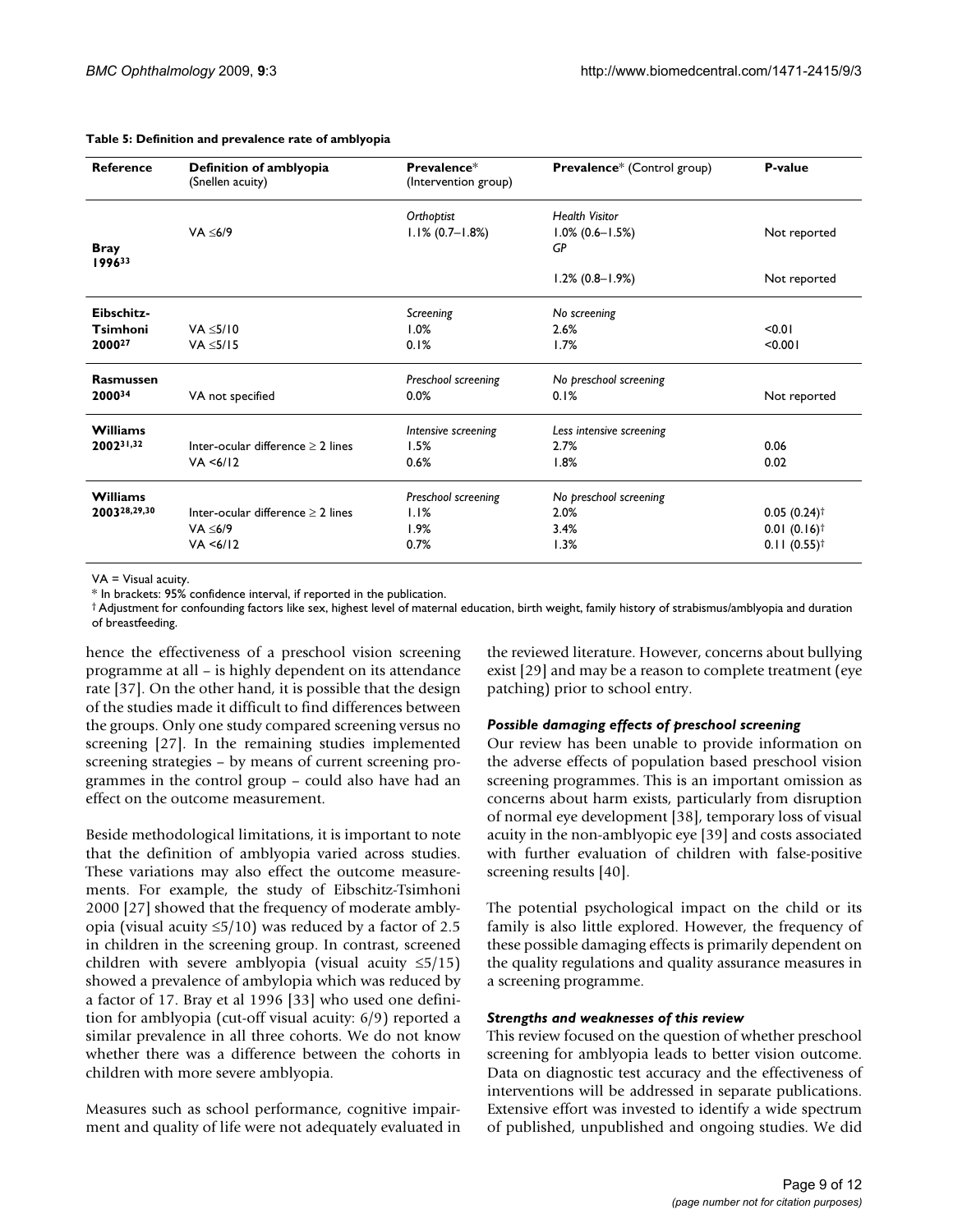not apply any language or date restriction. Furthermore, only children from the general population were included as they reflect the screening population. It is most likely that this review contains the most detailed description of the current available literature evaluating preschool vision screening programmes.

# *Comparison with other systematic reviews*

A Cochrane review from 2005 concluded that insufficient evidence exists to determine the effectiveness of screening programmes on the prevalence of amblyopia [[41](#page-11-36)]. The authors noted that no randomised controlled trials were conducted in this area. An UK assessment from 1997 recommended that screening programmes should not be implemented unless they have been evaluated because there was no evidence found for the benefits of preschool vision screening [\[22](#page-11-17)]. A French guideline from 2002 also concluded that a national screening programme for vision disorders cannot be recommended in view of the uncertainties about the power of current screening programmes [[42](#page-11-37)]. In contrast, the USPSTF recommends screening to detect amblyopia, strabismus and other defects in visual acuity in children between three and four years [\[23](#page-11-18)]. Similar to our review, the USPSTF found no direct evidence that screening for visual impairment, compared with no screening, leads to improved visual acuity. Their recommendation is based on indirect evidence. For example, they found that treatment of strabismus and amblyopia can improve visual outcomes. In addition, they identified no studies reporting harms resulting from screening, and judged the potential for harms to be small. Therefore, the USPSTF concluded that the benefits of screening are likely to outweigh any potential negative effects. A newly released Canadian Health Technology Assessment from 2007 also concluded that a preschool vision screening programme meets most of the criteria to consider when assessing a screening programme [[43\]](#page-11-38). Still, they added that additional research is needed to ascertain the utility of national preschool vision screening in the Canadian context.

Overall, the cited reviews agree that there is a lack of evidence regarding preschool vision screening. However, the available systematic assessments came to different conclusions. This is most likely due to the fact that different reviews applied different inclusion criteria (for example some reviews also included studies with high-risk children). But it also shows that when reviews are based largely on observational rather than experimental data, their interpretation is likely to be less straightforward.

# **Conclusion**

The methodological weaknesses of the literature currently available cannot be used to state that preschool vision screening is not effective. But it shows that these programmes have not yet been tested in rigorously controlled trials. Current recommendations should be targeted to maximise coverage in established screening programmes. In future research work screening studies should be developed to compare screened children with children who did not undergo screening (ideally in randomised controlled trials without the implementation of a current screening programme in the control group). However, such a trial might be difficult in particular of ethical reasons. Therefore, different regions with and without screening – for examples in countries like USA, Canada, Belgium, Germany and Switzerland where no standardized preschool vision screening programme is established – should be compared using a controlled study design. Another possibility for such a comparison would be to introduce screening programmes at different time points in different regions (for example three to four year old children should be compared with five to six year old children). The present systematic review also showed that prospective sample size planning should be conducted in such studies. Furthermore bullying and other psychosocial factors should form part of the outcome assessments of screening programmes for amblyopia.

# **Abbreviations**

USPSTF: U.S. Preventive Services Task Force

# **Competing interests**

The authors declare that they have no competing interests.

# **Authors' contributions**

JK, RG and SL developed the protocol and design of the study. Study selection and data extraction was carried out by CS, JK, SL, RG and RR. WL provided clinical advice and GA provided methodological support. All authors were involved in data interpretation and had full access to all of the data. CS wrote the paper. All authors commented on drafts of the paper and approved the final version.

# **Appendix 1**

**References of excluded studies and reasons for exclusion after reading the full paper**

Atkinson J, Braddick O: **Population vision screening and individual visual assessment**. *Doc Ophthalmol Proc Series* 1986, **45**:376.

*Reason for exclusion: no relevant outcome measurements*.

Donahue SP, Baker JD, Scott WE, Rychwalski P, Neely DE, Tong P, et al: **Lions Clubs International Foundation Core For Photoscreening: results from 17 programs and 400,000 preschool children**. *Journal of AAPOS* 2006, **10**:44–8.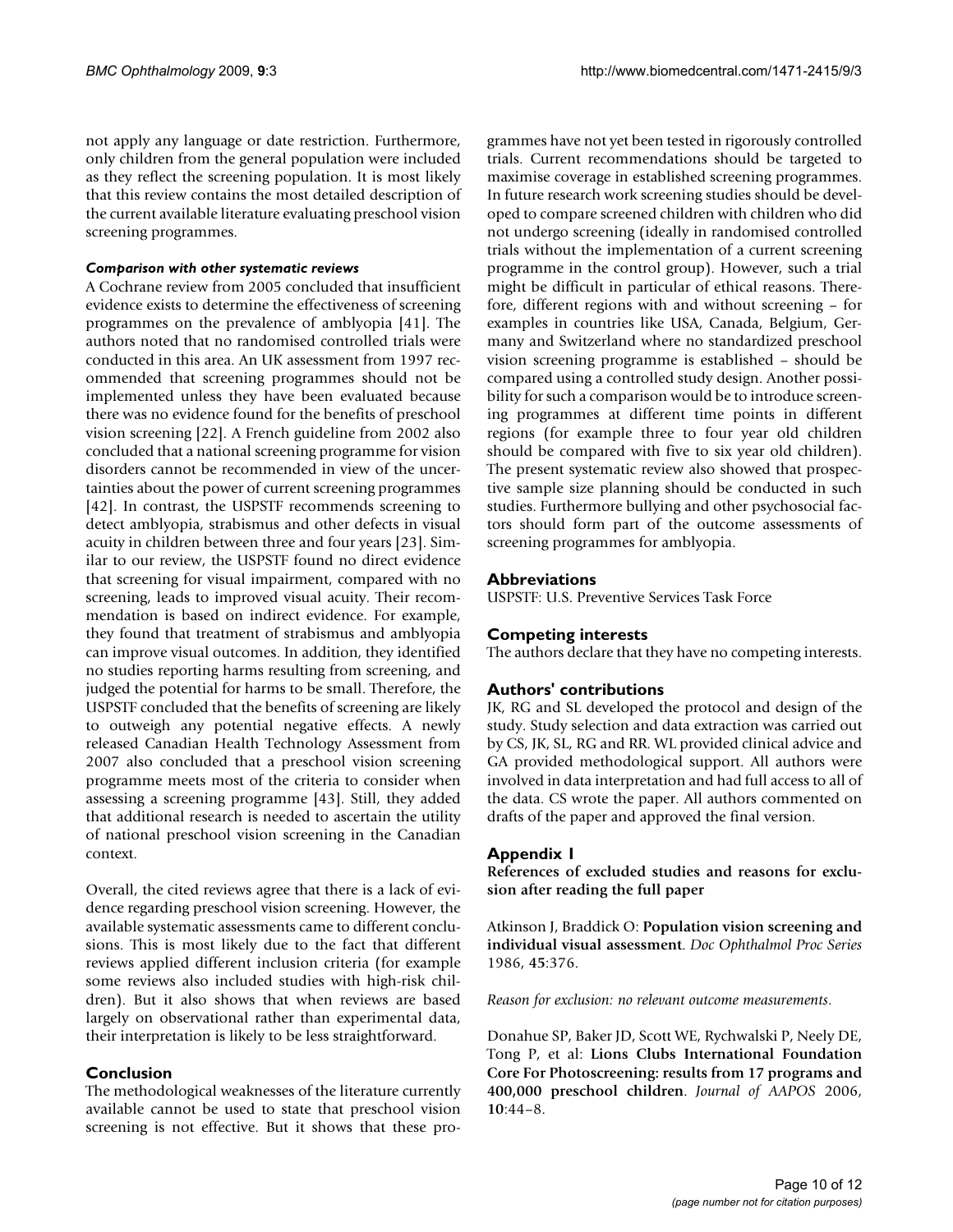*Reason for exclusion: no relevant outcome measurements*.

Hard AL: **Results of vision screening of 6-year-olds at school: a population-based study with emphasis on screening limits**. *Acta Ophthalmol Scand* 2007; **85**:415–8.

*Reason for exclusion: no comparison of different screening strategies*.

Hard AL, Sjodell L, Borres MP, Zetterberg I, Sjostrand J. **Preschool vision screening in a Swedish city region: results after alteration of criteria for referral to eye clinics**. *Acta Ophthalmol Scand* 2002, **80**:608–11.

*Reason for exclusion: no relevant outcome measurements*.

Jarvis SN, Tamhne RC, Thompson L, Francis PM, Anderson J, Colver AF: **Preschool vision screening**. *Arch Dis Child* 1991, **66**:288–94.

*Reason for exclusion: no relevant outcome measurements*.

Juttmann RE, Van der Maas PJ, Lantau VK, Simonsz HJ, De Faber JTN, Van der Werf-De Koning CM, et al: **The Rotterdam Amblyopia Screening Effectiveness Study (RAM-SES): Compliance and predictive value in the first 2 years**. *Br J Ophthalmol* 2001, **85**:1332–5. *Reason for exclusion: no comparison of different screening strategies*.

Kemper AR, Clark SJ: *Preschool Vision Screening by Family Physicians*. *J Pediatr Ophthalmol Strabismus* 2007, **44**:24–7.

*Reason for exclusion: no comparison of different screening strategies*.

Kemper AR, Uren RL, Clark SJ: **Barriers to Follow-up Eye Care After Preschool Vision Screening in the Primary Care Setting: Findings From a Pilot Study**. *Journal of AAPOS* 2006, **10**: 476–8.

*Reason for exclusion: study type not eligible*.

Kohler L, Stigmar G: **Vision screening of four-year-old children**. *Acta Paediatr Scand* 1973, **62**:17–27.

*Reason for exclusion: no comparison of different screening strategies*.

Kvarnström G, Jakobsson P, Lennerstrand G: **Screening for visual and ocular disorders in children of the system in Sweden**. *Acta Paediatr* 1998, **87**:1173–79.

*Reason for exclusion: no comparison of different screening strategies*.

Macchiaverni FN, Jose NK, Rueda G: **Ophthalmologic screening of schoolchildren in Paulinia, Sao Paulo (Brazil)**. *Arq Bras Oftalmol* 1979, **42**: 289–94.

*Reason for exclusion: selected group of children*.

Morad Y, Bakshi E, Levin A, Binyamini OG, Zadok D, Avni I, Dayan YB: **Screening and Treating Amblyopia: Are We Making a Difference?** *Invest Ophthalmol Vis Sci* 2007, **48**:2084–88.

*Reason for exclusion: no comparison of different screening strategies*.

Nelson LB: **Preschool vision screening by family physicians**. *J Pediatr Ophthalmol Strabismus* 2007, **44**:12.

*Reason for exclusion: study type not eligible*.

Pampapathi MR, Cadman A: **Screening for squints and amblyopia in pre-school children in a service community**. *J R Army Med Corps* 1990, **136**:153–5.

*Reason for exclusion: no relevant outcome measurements*.

Schaeffel F, Mathis U, Bruggemann G: **Noncycloplegic photorefractive screening in pre-school children with the "PowerRefractor" in a pediatric practice**. *Optom Vis Sci* 2007, **84**:630–9.

*Reason for exclusion: no comparison of different screening strategies*.

Zaba JN, Reynolds W, Mozlin R, Costich J, Slavova S, Steele GT: **Comparing the effectiveness of vision screenings as part of the school entrance physical examination to comprehensive vision examinations in children ages 3 to 6: an exploratory study**. *Optometry* 2007, **10**:514–22.

*Reason for exclusion: selected group of children*.

# **Acknowledgements**

The project was referred by the *Federal Joint Committee* (Gemeinsamer Bundesausschuss, 53721 Siegburg, Germany) to the *Institute for Quality and Efficiency in Health Care* (Institut für Qualität und Wirtschaftlichkeit im Gesundheitswesen [IQWiG], 51105 Cologne, Germany).

IQWiG commissioned the review prepared from Kleijnen Systematic Reviews Ltd and the German Cochrane Center. IQWiG prepared the final version of the full study report on which this paper is based and funded the researchers and authors, respectively.

# **References**

<span id="page-10-0"></span>1. Assaf AA: **[The sensitive period: transfer of fixation after occlu](http://www.ncbi.nlm.nih.gov/entrez/query.fcgi?cmd=Retrieve&db=PubMed&dopt=Abstract&list_uids=7055546)[sion for strabismic amblyopia.](http://www.ncbi.nlm.nih.gov/entrez/query.fcgi?cmd=Retrieve&db=PubMed&dopt=Abstract&list_uids=7055546)** *Br J Ophthalmol* 1982, **66:**64-70.